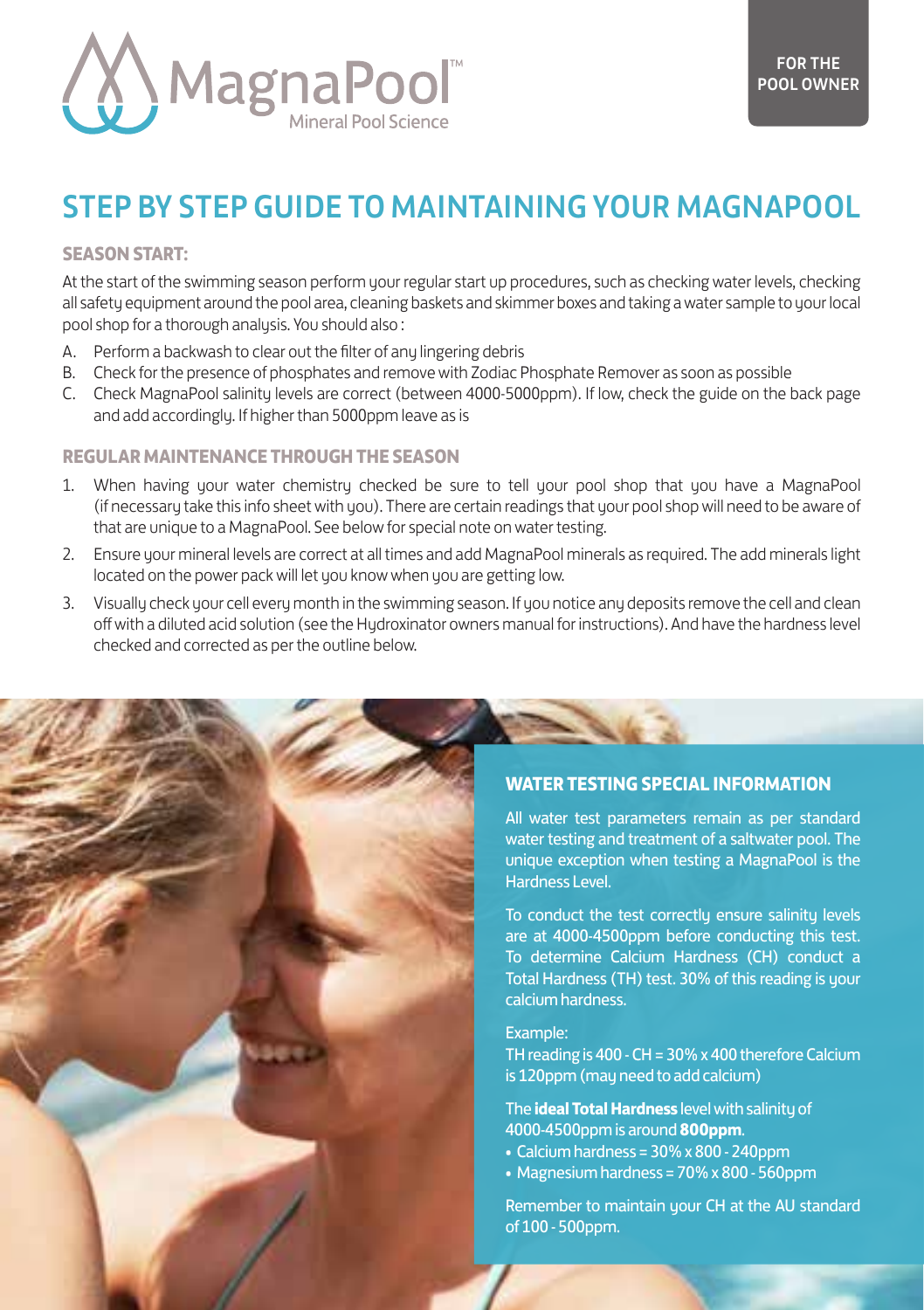# GENERAL INFORMATION & TROUBLE SHOOTING GUIDE

## **THE MAGNAPOOL MINERALS IN THE BAGS HAVE CLUMPED TOGETHER INTO A SOLID BLOCK.**

This usually indicates the minerals have been exposed to air and moisture. The minerals are still good to be used but will take longer to dissolve. Be sure to monitor and brush minerals around the pool as they dissolve .

## **THERE IS WHITE FROTH ON THE WATER SURFACE AFTER ADDING THE MINERALS.**

This is normal during the start-up process as the minerals reach equilibrium with the water. It will dissipate usually within a few hours or sometimes overnight with the pump running.

## **AFTER ADDING MINERALS YOU NOTICE A YELLOWISH DISCOLOURATION ON THE POOL FLOOR.**

This can be caused by a concentration of minerals that have settled on the bottom of your pool due to insufficient circulation after dosing the minerals. It is recommended to leave pumps running overnight to evenly distribute the minerals. If the discolouration remains tru using Zodiacs 'All in one stain remover'.

## **I CANNOT DETECT CHLORINE IN MY POOL AFTER ADDING MINERALS.**

Most testing equipment cannot detect chlorine levels accurately due to so much activity happening in the water during this process. Dont be alarmed, chlorine is



present and effective, simply leave the Hydroxinator on boost mode overnight and you will find within a few days (can take up to a week in some pools) you will be able to detect the sanitiser levels. Even though sanitiser levels are not detectable, the water is safe to swim in

## **THERE IS WHITE RESIDUE OCCURRING AT THE WATERLINE OR IN THE POOL.**

Check that the water chemistru is balanced paying particular attention to your pH and Hardness levels. As discussed magnesium will interfere with Total Hardness tests so be sure to follow the steps outlined above and ensure your mineral levels are correct and add as required.



## **ARE THERE ANY PRODUCTS INCOMPATIBLE WITH MAGNAPOOL?**

If granular chlorine is required at all, use Calcium Hypochlorite (Zodiac Pool Chlorine) instead of Dichloroisocyanurate (Zodiac Pool Purifier) as this can cause a discolouration to occur in the water.

## **WHY DO I HAVE TO ADD MORE BAGS OF MAGNAPOOL MINERALS COMPARED TO TRADITIONAL SALT?**

Magnapool minerals are not chemically equivalent to traditional salt. The hugroscopic nature of Magnesium chloride means that when it is added to the pool it doesnt deliver the same level of salinity. Whereas salt delivers 1:1 ratio of salinity, magnesium delivers only 0.7:1, therefore more is required to deliver the same level of salinitu.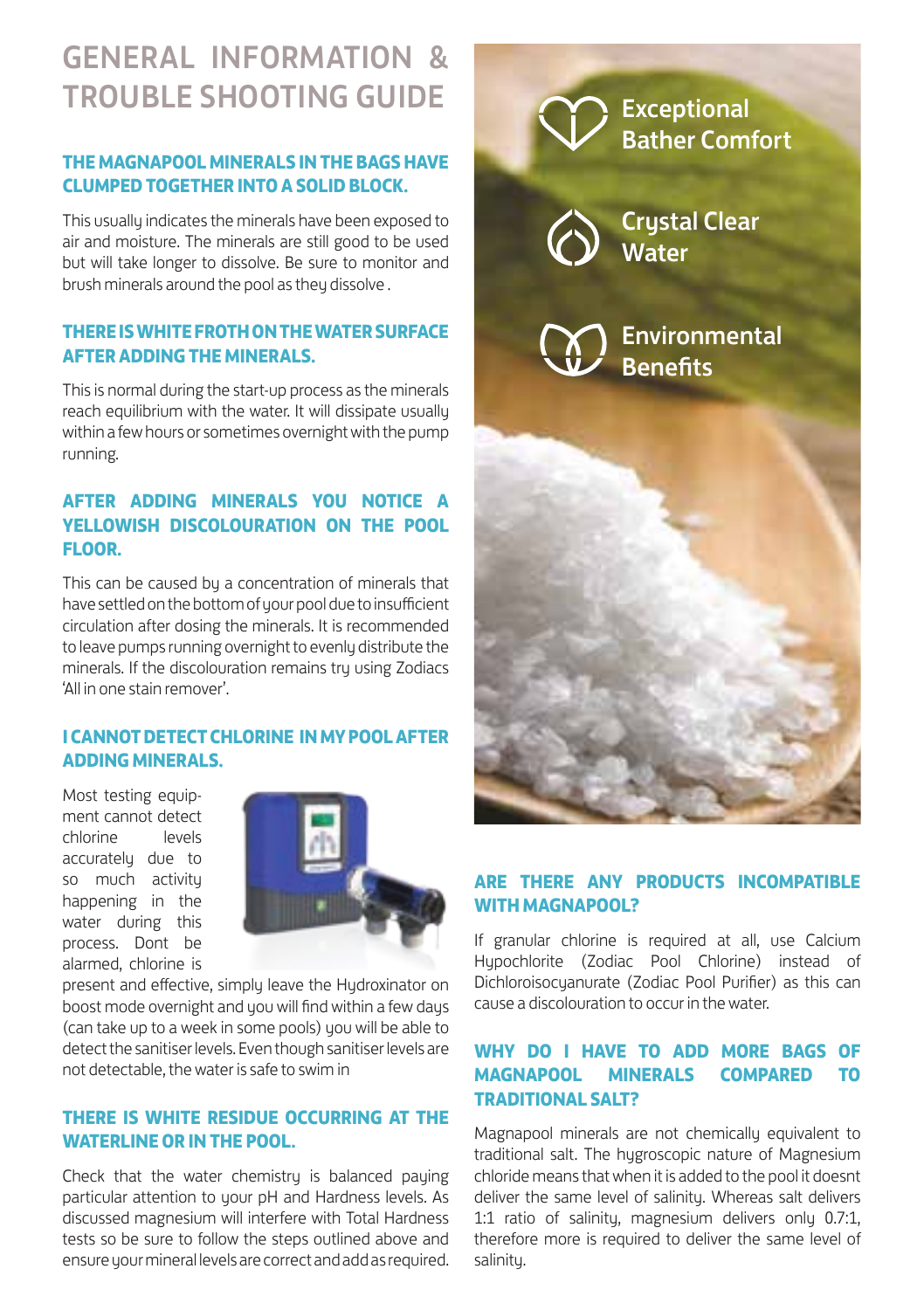## USING THE MAGNAPOOL MAGNESIUM TEST STRIP

The magnesium test strip will help you monitor your magnesium mineral levels. Magnesium ions will increase over time as you add minerals. The test strip will help you check if magnesium levels are low and may need to be topped up to bring the water up to the 'comfort zone'. If the levels are high this is fine there is no need to do anything.



### **USE THE STRIP ACCORDING TO INSTRUCTIONS:**

- **1.** Take a sample of water and dip the test strip, shake of excess water
- **2.** Wait 10 secs and compare colours
- **3.** If below the 'OK' zone you will need to add minerals
- **4.** Visit your local MagnaPool specialist pool shop and ask for a salinity test. Match up the salinity or TDS reading with your pool size by using the chart on the back of this brochure.
- **5.** Add the prescribed bags of minerals to the MagnaPool and press boost on your hydroxinator (this will keep circulation operational for 24hrs)





### **WATER CHEMISTRY PARAMETERS**

| All measurements<br>PPM*       | Free Chlorine* | <b>pH</b>                                   | Total Alkalinity*                                   | Calcium Hardness*<br>(see note below)                         | Cyanuric Acid*                          | <b>Ideal Salinity</b><br>Level*            |
|--------------------------------|----------------|---------------------------------------------|-----------------------------------------------------|---------------------------------------------------------------|-----------------------------------------|--------------------------------------------|
| <b>Ideal For MagnaPool</b> 1-3 |                | $7.2 - 7.6$                                 | $80 - 120$                                          | $200 - 400$                                                   | $30 - 50$                               | $4,000 - 4,500$                            |
| <b>To Increase</b>             | Press Boost    | Add Soda Ash<br>$($ use pH UP $)$           | Add Sodium<br>Bicarbonate<br>(use<br>Alkalinity UP) | Add Calcium<br>Chloride<br>(use<br>Calcium UP)                | Add CYA<br>(use<br><b>UV Blockout</b> ) | hhA<br><b>MagnaPool</b><br><b>Minerals</b> |
| <b>To Decrease</b>             | N/A            | Add acid<br>(use pH DOWN<br>or Liquid Acid) | Add acid<br>(use pH DOWN<br>or <b>Liquid Acid</b> ) | Partially<br>drain/refill<br>(or use<br><b>Calcium Down</b> ) | Partially<br>drain/refill               | Partially<br>drain/refill                  |

NOTE FOR POOL SHOP: The test strip can be used to confirm calcium readings. Firstly conduct a Total Hardness test, then use the test strip to determine magnesium hardness. Subtract the magnesium hardness from the Total Hardness and you now have the calcium hardness level.